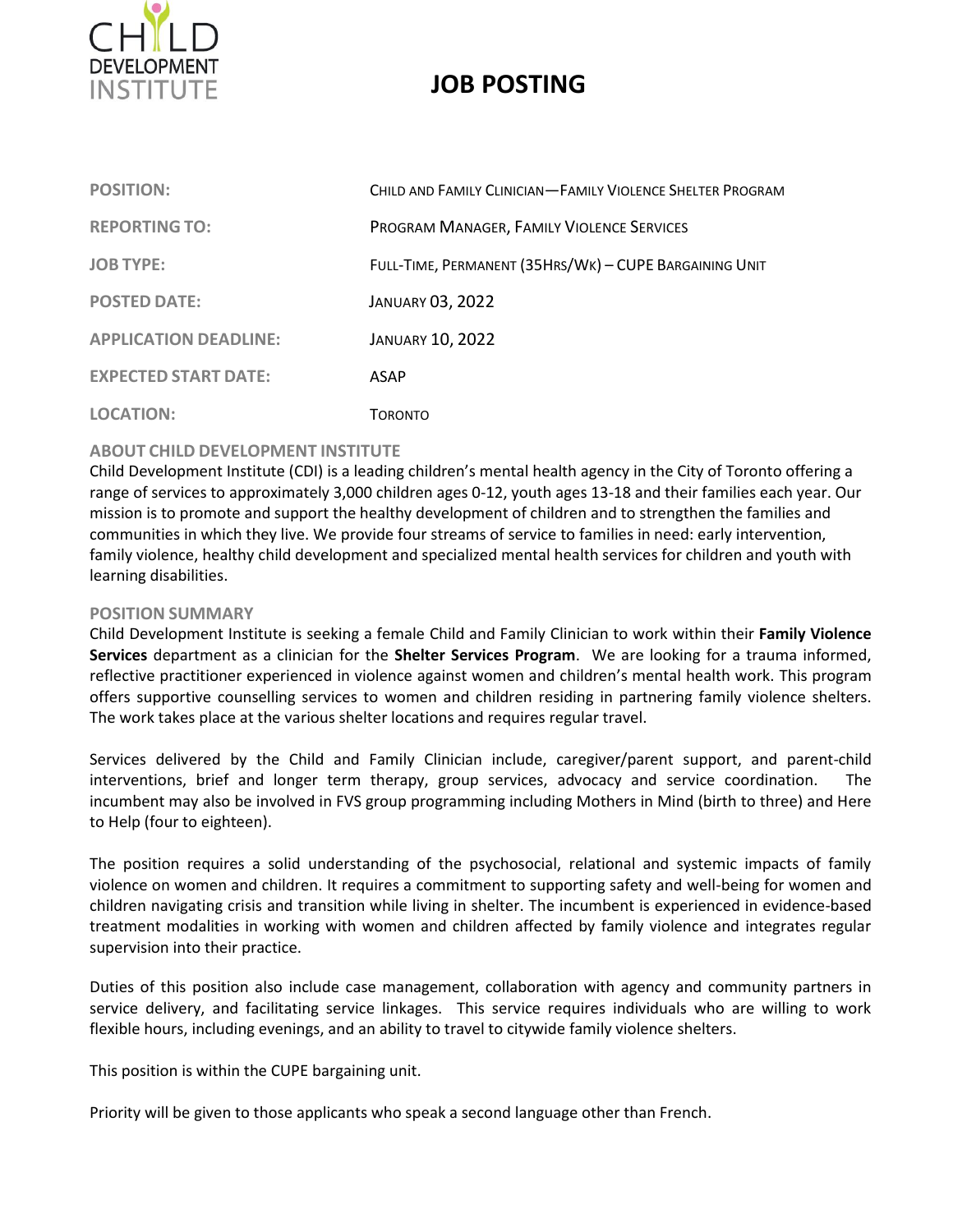# **DUTIES & RESPONSIBILITIES**

- Collaborates with clients to document a written psycho-social assessment, develop a clinical formulation and create a shared multi-faceted treatment plan that includes multidisciplinary input.
- Gathers and reviews assessments and other information provided by other resources to inform treatment planning.
- Actively leads and participates in the assessment and treatment planning process with clients monitoring progress toward goals and modifying the treatment plan as indicated. Provides evidencebased and evidence-informed individual, family and group therapy.
- Develops and implements treatment plans and ensures that service, including intake/assessment, transition and discharge planning is delivered in a coordinated and timely fashion.
- Collaborates with multidisciplinary team and involves consultation as appropriate to inform assessment, treatment planning, and implementation.
- Assessment, management and implementation of Safety Plans to address clinical risk when identified
- Provides case management services including initiating and/or participating in case conferences and treatment reviews
- Recommends and refers clients to appropriate community mental health treatment and support services.
- Liaises, consults and co-ordinates with required professional (internal and external) and community services to ensure effective clinical treatment.
- Compliant with agency and accreditation standards, including report writing, treatment planning, participation in ongoing professional development and staff meetings.
- Maintains agency records as required. This may include assessment reports, intervention plans, closing reports, pre/post measures, case notes, statistics and other documentation, as required by agency standards
- Maintains up to date and accurate completion of data input necessary for agency information systems.
- As may be required, administers child and parent measures at prescribed intervals and submits data for analysis to inform treatment planning.
- Ensures internal policies and procedures are in adherence.
- Provides direct service hours consistent with agency requirements.
- Actively participates in and makes use of ongoing clinical supervision.
- Represents agency in a positive manner and adheres to a high level of professional conduct in all interactions.
- May participate in the development of training programs and materials for other professionals and community groups.
- May provide supervision to practicum students as capacity allows.
- Assumes other duties as may be assigned from time to time.

# **MINIMUM QUALIFICATIONS AND SKILLS**

- A Master's Degree in Social Work, Psychology or related clinical discipline.
- Registration with a professional college (e.g. OCSWSSW, CRPO); qualified to provide psychotherapy
- A minimum of three years clinical therapy (individual, family and group) experience with children, adolescents and families.
- Experience in the field of children's mental health required. Experience in the areas of infant mental health, learning disabilities, family violence and trauma may be required.
- Adherence to excellence in professional and ethical standards required, including ethical principals related to client interaction, documentation and confidentiality.
- Strong clinical skills in assessment, formulation, and treatment with an ability to utilize flexible strategies for engaging and working with families, individuals, groups and larger systems.